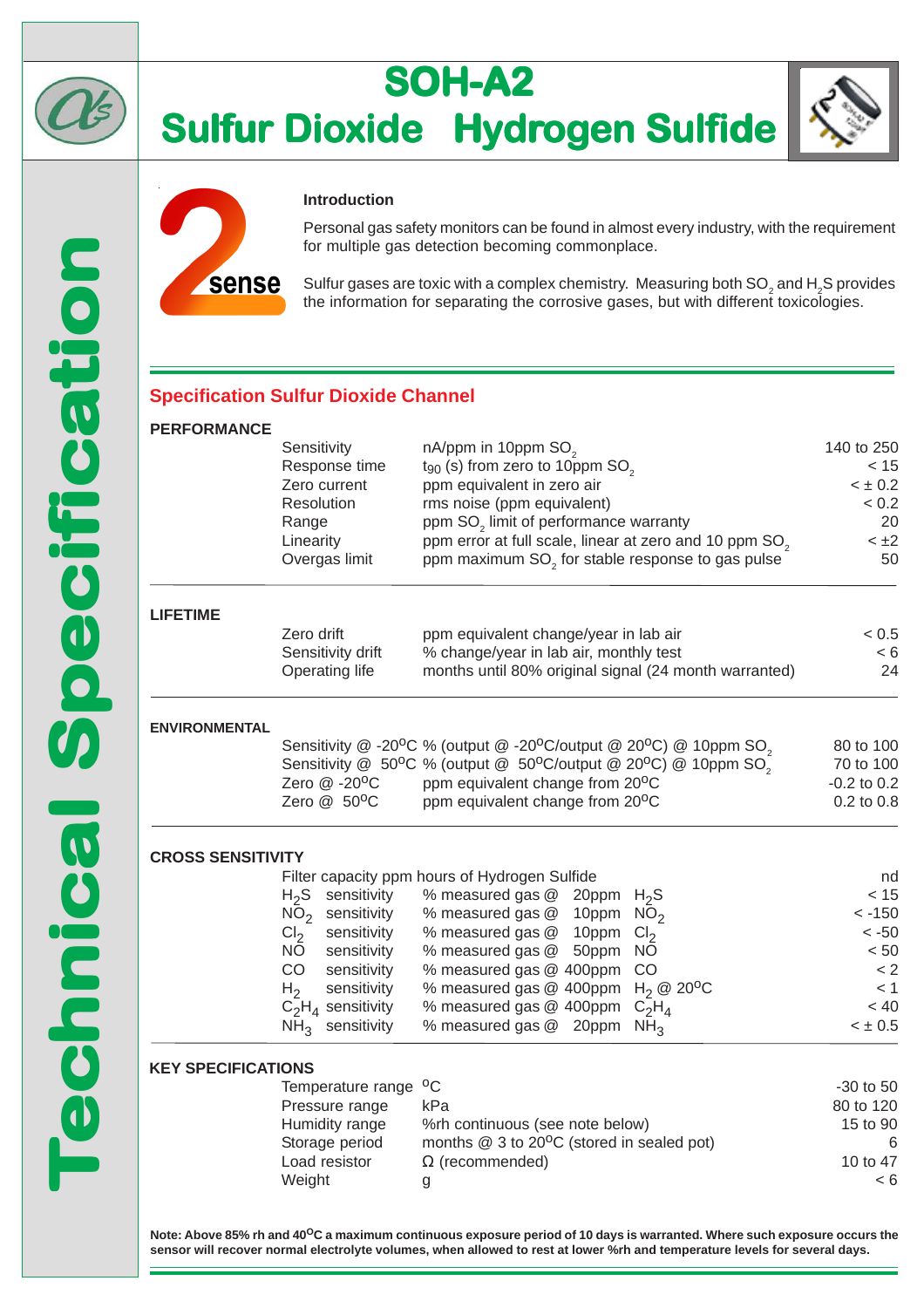

**Technical Specification**

**Technica** 

notification

**60**

# **Performance Data Sulfur Dioxide Channel**

Figure 1 SO $_{\textrm{\tiny{2}}}$  Channel response to 20ppm SO $_{\textrm{\tiny{2}}}$ 



Figure 1 shows the SOH-A2 fast response, stable output and return to baseline in 20ppm  $\mathsf{SO}_2$ .





Figure 2 shows the % variation in sensitivity caused by changes in temperature.

The data is taken from a typical batch of sensors.

# Figure 3 Channel Zero Temperature Dependence



Figure 3 shows the variation in zero output caused by changes in temperature, expressed as ppm gas equivalent, referenced to the zero current at  $20^{\circ}$ C.

This data is taken from a typical batch of sensors.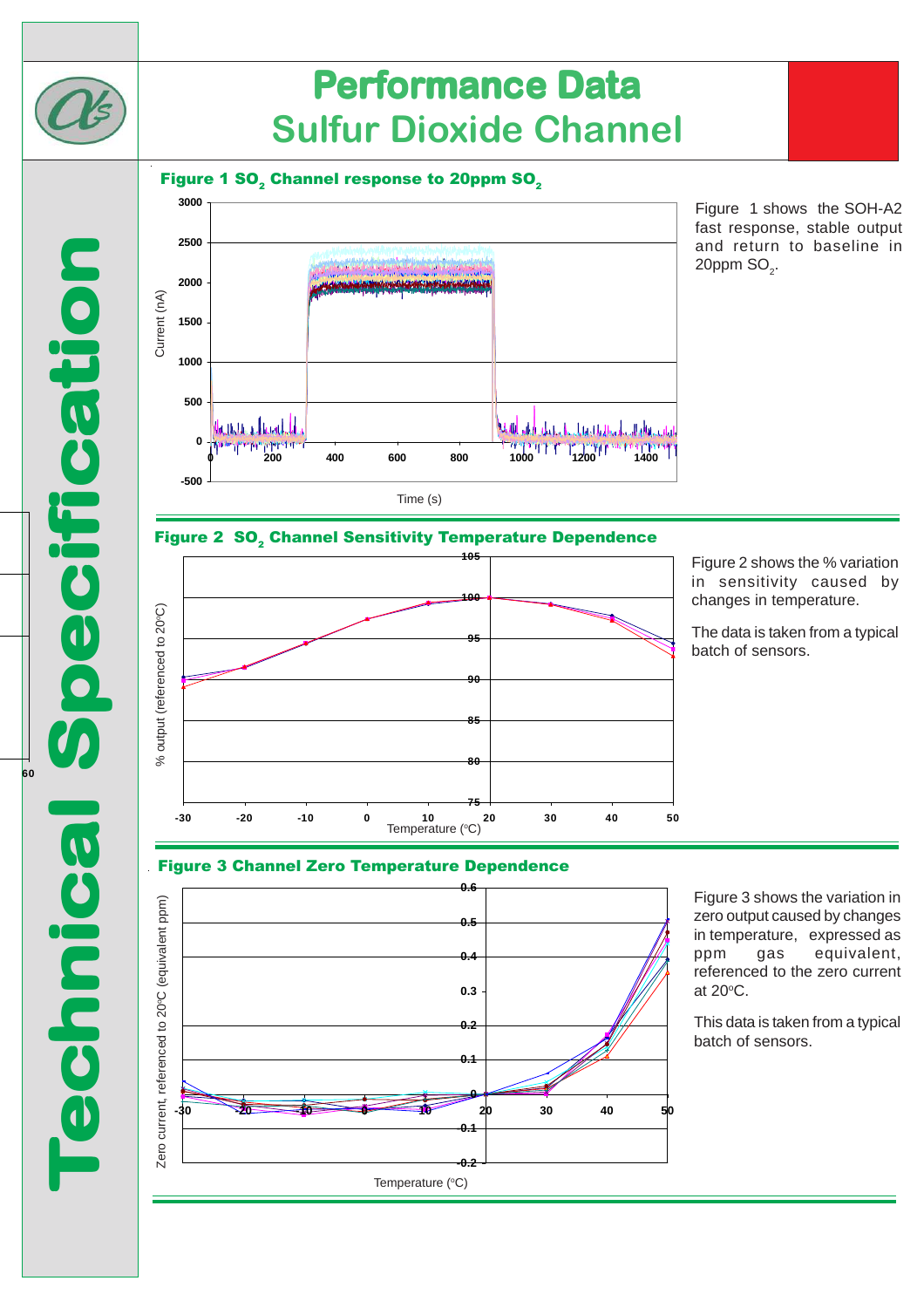

**sensor will recover normal electrolyte volumes, when allowed to rest at lower %rh and temperature levels for several days.**



At the end of the product's life, do not dispose of any electronic sensor, component or instrument in the domestic waste, but contact the instrument manufacturer, Alphasense or its distributor for disposal instructions.

**NOTE:** all sensors are tested at ambient environmental conditions, with 47 ohm load resistor, unless otherwise stated. As applications of use are outside our control, the information provided is given without legal responsibility. Customers should test under their own conditions, to ensure that the sensors are suitable for their own requirements.